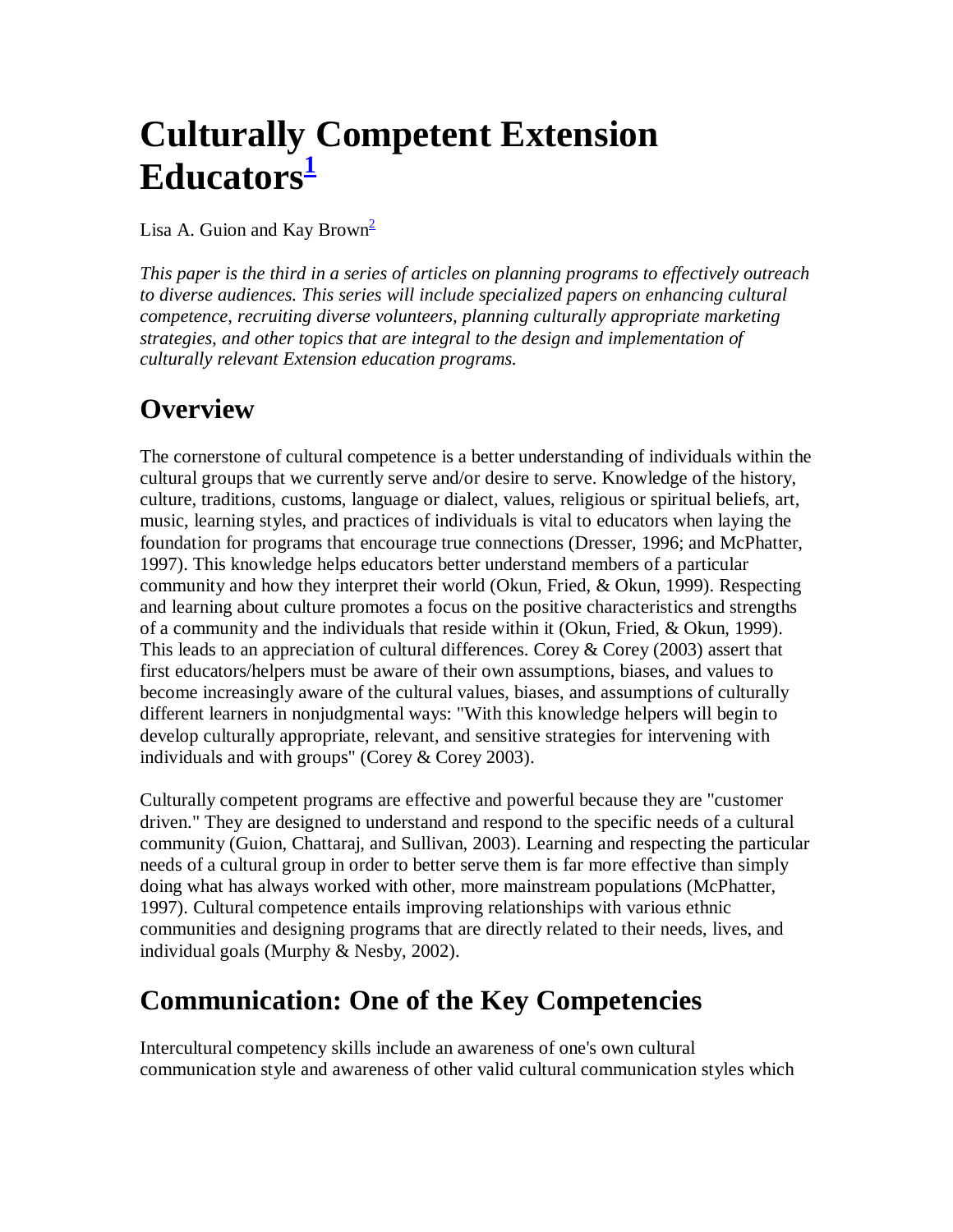reflect different perceptions, assumptions, norms, beliefs, and values. (Schauber  $\&$ Castania, 2001). Other skills of intercultural competency would include:

- the understanding of historical power differences;
- present-day behaviors that result from the history of a groups survival;
- ability to empathize cross-culturally;
- accepting multiple perspectives;
- observing mindfully while reserving judgments; and
- adapt ones communication style to others.

(Schauber & Castania, 2001)

#### **Conclusion**

If programs are to effectively serve an increasingly diverse population, it is crucial that educators become more culturally aware, responsive, and competent (Guion, Chattaraj, and Sullivan, 2003). Culturally competent educators consider factors such as language, customs, ethnicity, family structure, and community/tribal dynamics when designing their programs (Lynch & Hanson, 1997). There are resources to help educators become more culturally competent. These include diversity curriculum specifically related to program planning (Guion et al., 2003), as well as Web sites (e.g. National Extension Diversity Center) with links to staff development resources and training opportunities. However, the best way to become culturally competent is to interact with the culturally diverse learners, their families, and their communities. While this approach requires a large time commitment, the rewards of having culturally relevant and responsive programs far outweigh the cost.

#### **Selected Resources for Educators**

The following Web sites provide a wealth of information in regard to diversity education:

- Strengthening Programs to Reach Diverse Audiences: http://fycsdiversity.ifas.ufl.edu
- National Extension Diversity Center: http://www.ediversitycenter.net/
- Teachers Corner EdChange Multicultural Pavilion: http://www.edchange.org/multicultural/teachers.html

#### **References**

Corey, M. S., & Corey, G. (2003). *Becoming a helper*. Pacific Grove, CA: Brooks/Cole.

Dresser, N. (1996). *Multicultural manners: New rules of etiquette for a changing society*. New York: Wiley.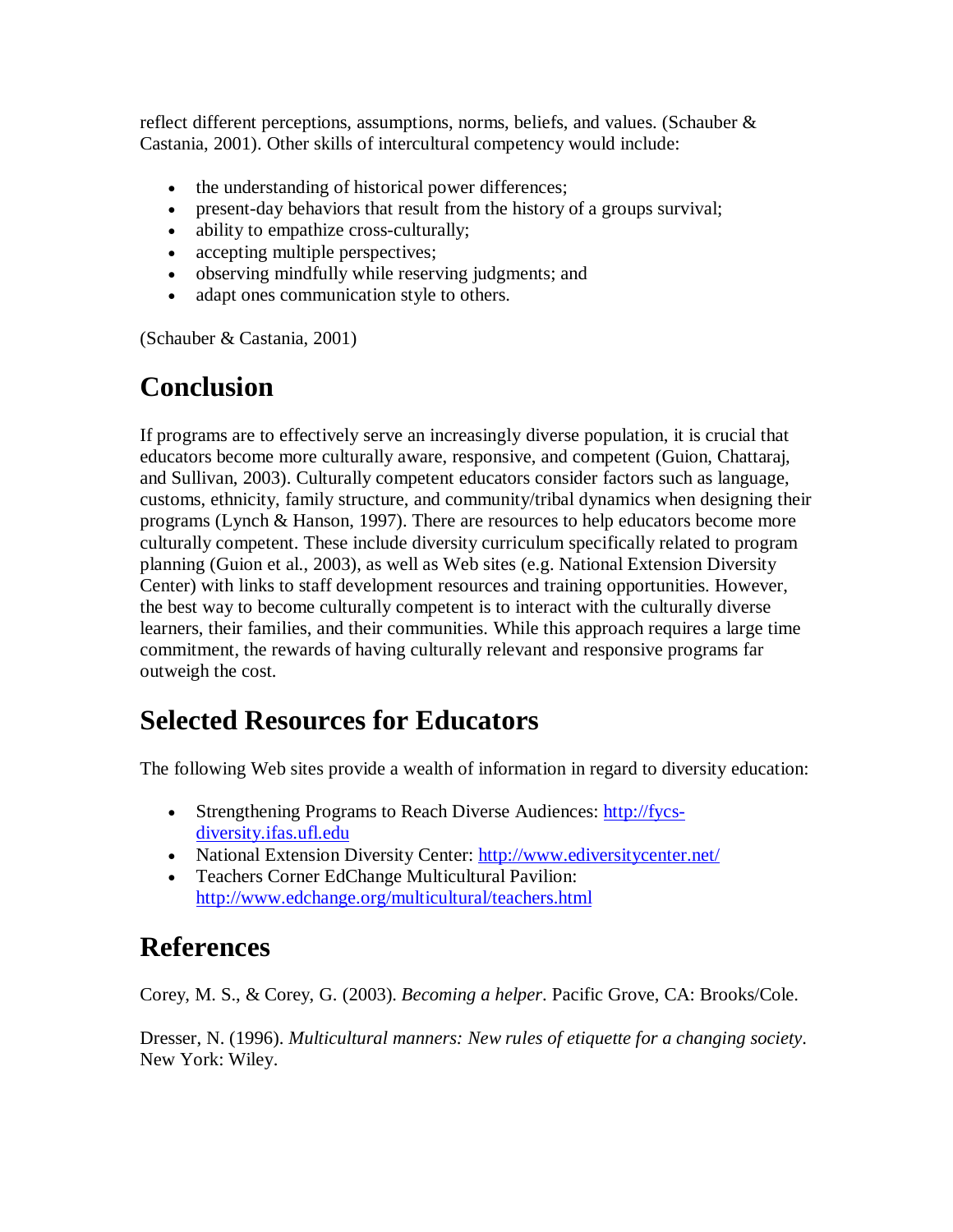Guion, L.A., Chattaraj, S.C.\* and Lytle, S.S.\* (2005). A conceptual framework for connecting across cultures. *Journal of Family and Consumer Sciences*, 97(1), 76-82.

Guion, L. A., Goddard, H. W., Broadwater, G., Chattaraj, S., & Sullivan-Lytle, S. (2003). *Strengthening programs to reach diverse audiences*. Gainesville, FL: Florida Cooperative Extension, University of Florida.

Lynch, E., & Hanson, M. (1997). *Developing cross-cultural competence* (2<sup>nd</sup> ed.). Baltimore, MD: Paul H. Brookes.

McPhatter, A. (1997). *Cultural competence in child welfare: What is it? How do we achieve it? What happens without it?* Washington, DC: Child Welfare League of America Press.

Murphy, E., & Nesby, T. (2002). *A map for inclusion: Building cultural competency*. Pullman, WA: Cooperative Extension, Washington State University.

Okun, B., Fried, J., & Okun, M. (1999). *Understanding diversity: A learning-as-practice primer*. Pacific Grove, CA: Brooks/Cole.

Schauber, A. C., & Castania, K. (2001). Facing issues of diversity: Rebirthing the Extension service. *Journal of Extension, 39*(6). Retrieved June 17, 2003, from http://joe.org/joe/2001december/comm2.html

#### **Footnotes**

1. This document is FCS9219, one of a series of the Family Youth and Community Sciences Department, Florida Cooperative Extension Service, Institute of Food and Agricultural Sciences, University of Florida. Original publication date September 2005. Visit the EDIS Web Site at http://edis.ifas.ufl.edu

2. Lisa A. Guion, Ed.D., associate professor, Department of Family, Youth and Community Sciences, Florida Cooperative Extension Service, Institute of Food and Agricultural Sciences, University of Florida, Gainesville, FL 32611, and Kay Brown, M.A., extension agent IV, Escambia County, Florida Cooperative Extension Service, Institute of Food and Agricultural Sciences, Cantonment, FL 32534.

The Institute of Food and Agricultural Sciences (IFAS) is an Equal Opportunity Institution authorized to provide research, educational information and other services only to individuals and institutions that function with non-discrimination with respect to race, creed, color, religion, age, disability, sex, sexual orientation, marital status, national